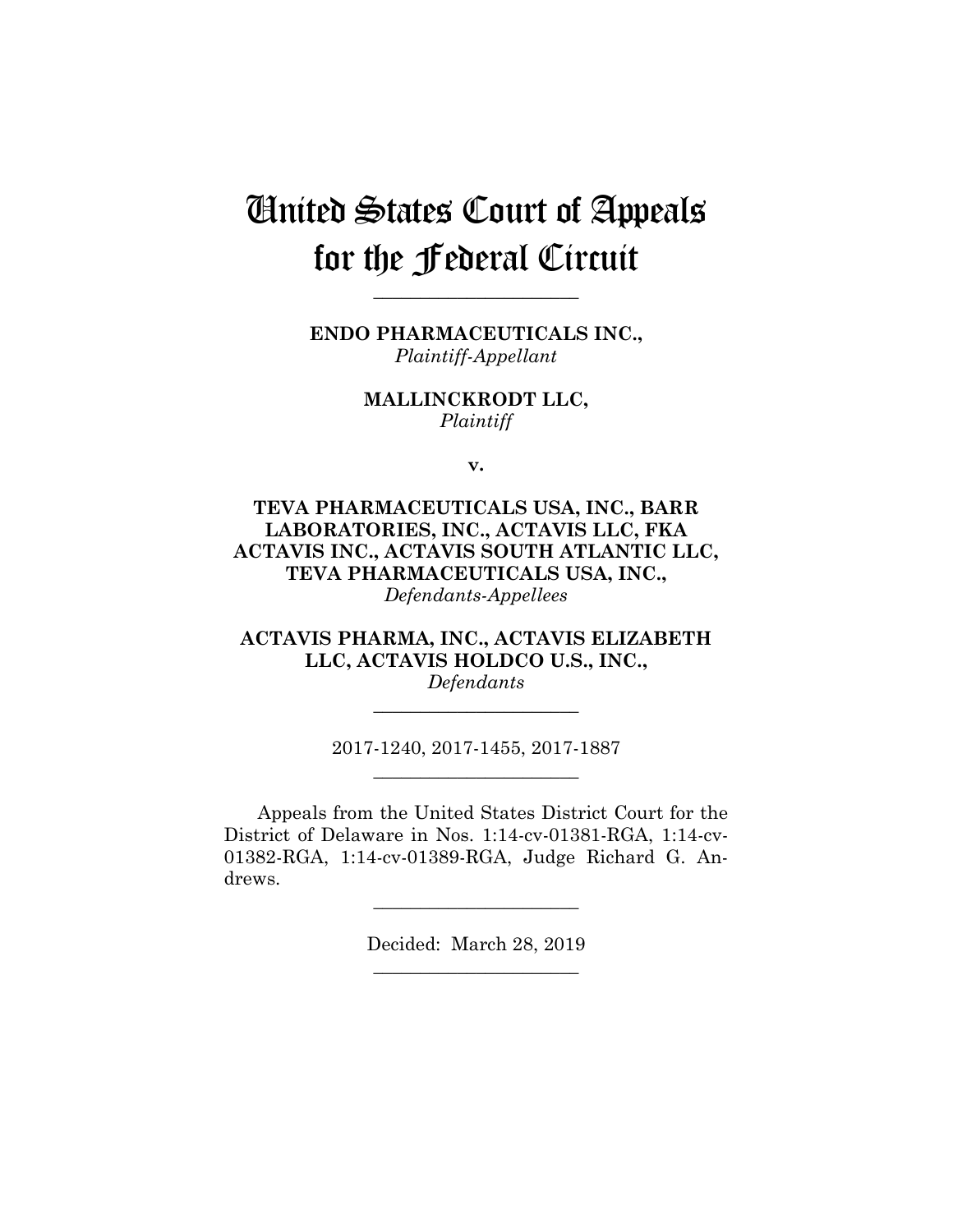MARTIN JAY BLACK, Dechert LLP, Philadelphia, PA, argued for plaintiff-appellant. Also represented by SHARON K. GAGLIARDI; BLAKE GREENE, Austin, TX; JONATHAN LOEB, Mountain View, CA; ROBERT RHOAD, Princeton, NJ.

 WILLIAM H. BURGESS, Kirkland & Ellis LLP, Washington, DC, argued for defendants-appellees Actavis LLC, Actavis South Atlantic LLC, Teva Pharmaceuticals USA, Inc. Also represented by JOHN C. O'QUINN; JAMES F. HURST, Chicago, IL; LESLIE M. SCHMIDT, New York, NY; HOWARD S. SUH, CHARLES A. WEISS, ERIC H. YECIES, Holland & Knight, LLP, New York, NY.

 HUIYA WU, Goodwin Procter LLP, New York, NY, for defendants-appellees Teva Pharmaceuticals USA, Inc., Barr Laboratories, Inc.

Before WALLACH, CLEVENGER, and STOLL, *Circuit Judges*.

 $\mathcal{L}_\text{max}$  and  $\mathcal{L}_\text{max}$  and  $\mathcal{L}_\text{max}$  and  $\mathcal{L}_\text{max}$ 

STOLL, *Circuit Judge*.

Endo Pharmaceuticals Inc. appeals the district court's decision holding the claims of U.S. Patent No. 8,808,737 ineligible under 35 U.S.C. § 101. *See Endo Pharms. Inc. v. Actavis Inc.*, No. 14-cv-1381-RGA, 2015 WL 7253674 (D. Del. Nov. 17, 2015) ("*District Court Op.*"), *adopting report and recommendation*, 2015 WL 5580488 (D. Del. Sept. 23, 2015) ("*Magistrate Op.*"). Because the district court incorrectly concluded that the claims at issue are directed to a natural law, we reverse.

#### **BACKGROUND**

## I

Endo owns the '737 patent, entitled "Method of treating pain utilizing controlled release oxymorphone pharmaceutical compositions and instruction on dosing for renal impairment." '737 patent Title. As explained in the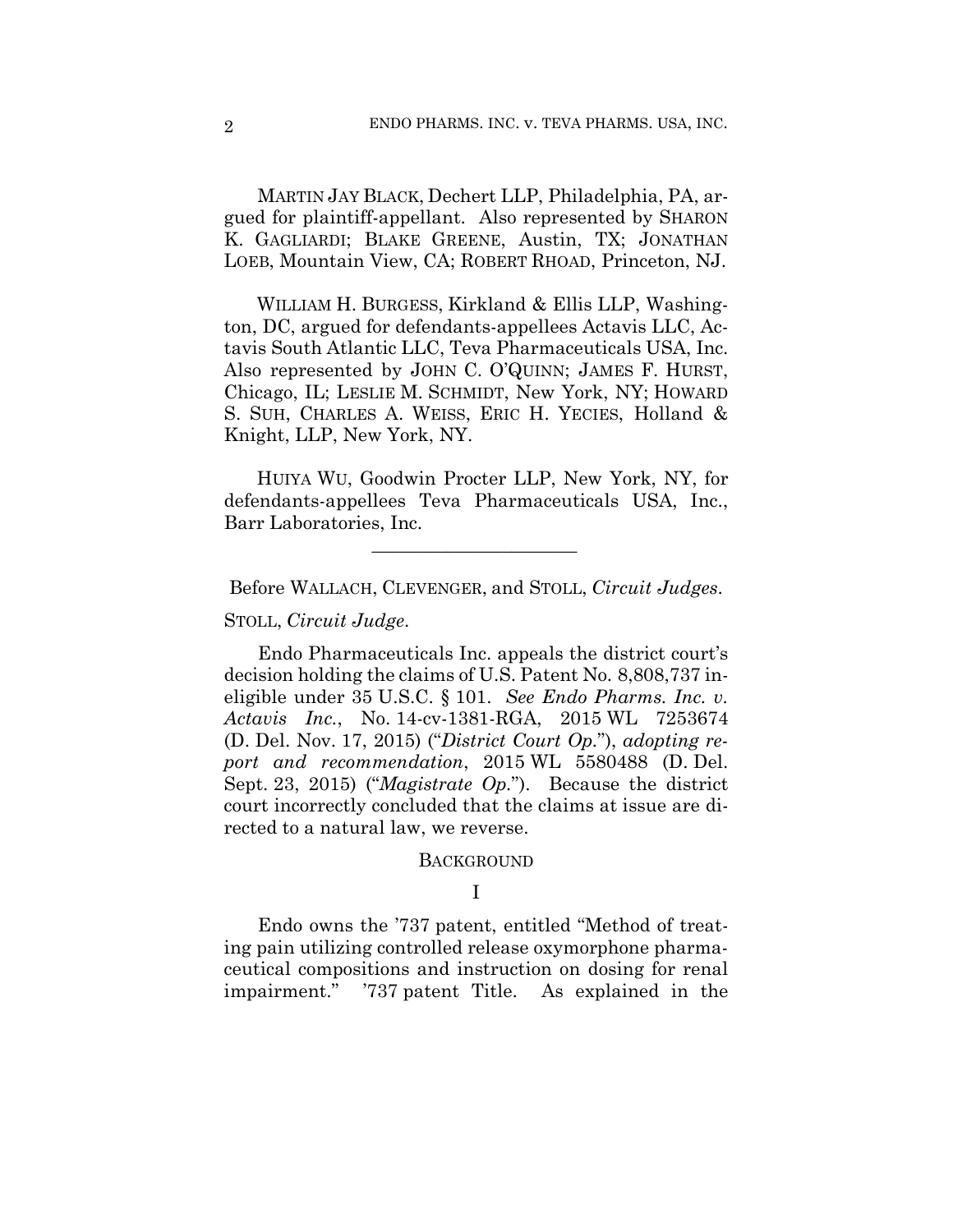specification, the patent covers a method of using oxymorphone to treat pain in patients with impaired kidney function. *Id.* at col. 1 ll. 19–32.Controlled-release dosage forms that maintain optimal levels of pain relief for longer periods are useful to patients and clinicians. *Id.* at col. 2 ll. 13–16. Patients' pain relief levels can be impacted by the way their body processes oxymorphone. For example, patients with impaired kidney function, also known as renal impairment, can experience buildup of waste products and some drugs that are typically filtered out by the kidneys. *Id.* at col. 2 ll. 17–24.

The inventor of the '737 patent studied the effect of renal impairment on the pharmacokinetics—including metabolism—of oxymorphone. *Id.* at col. 27 ll. 60–67. The '737 patent relates to his discovery that patients with renal impairment in need of pain relief can be treated in a new, different way than other patients. Specifically, the inventor discovered that patients with moderately or severely impaired kidney function need less oxymorphone than usual to achieve a similar level of pain management. Id. at col. 10 ll. 15–19. Accordingly, the inventor's treatment method advantageously allows patients with renal impairment to ingest less oxymorphone while still treating their pain. Stated somewhat differently, the inventor developed a method that allowed renally impaired pain patients to be treated safely and effectively notwithstanding their impaired kidney function.

In technical terms, the inventor found that there was a statistically significant correlation between plasma AUC[1](#page-2-0) for oxymorphone and a patient's degree of renal

<span id="page-2-0"></span><sup>&</sup>lt;sup>1</sup> "AUC" stands for Area Under the Curve—that is, the area underneath the concentration versus time curve, which measures the total amount of drug observed in a patient's bloodstream over time since administration of the drug. AUC is indicative of drug in the body over time.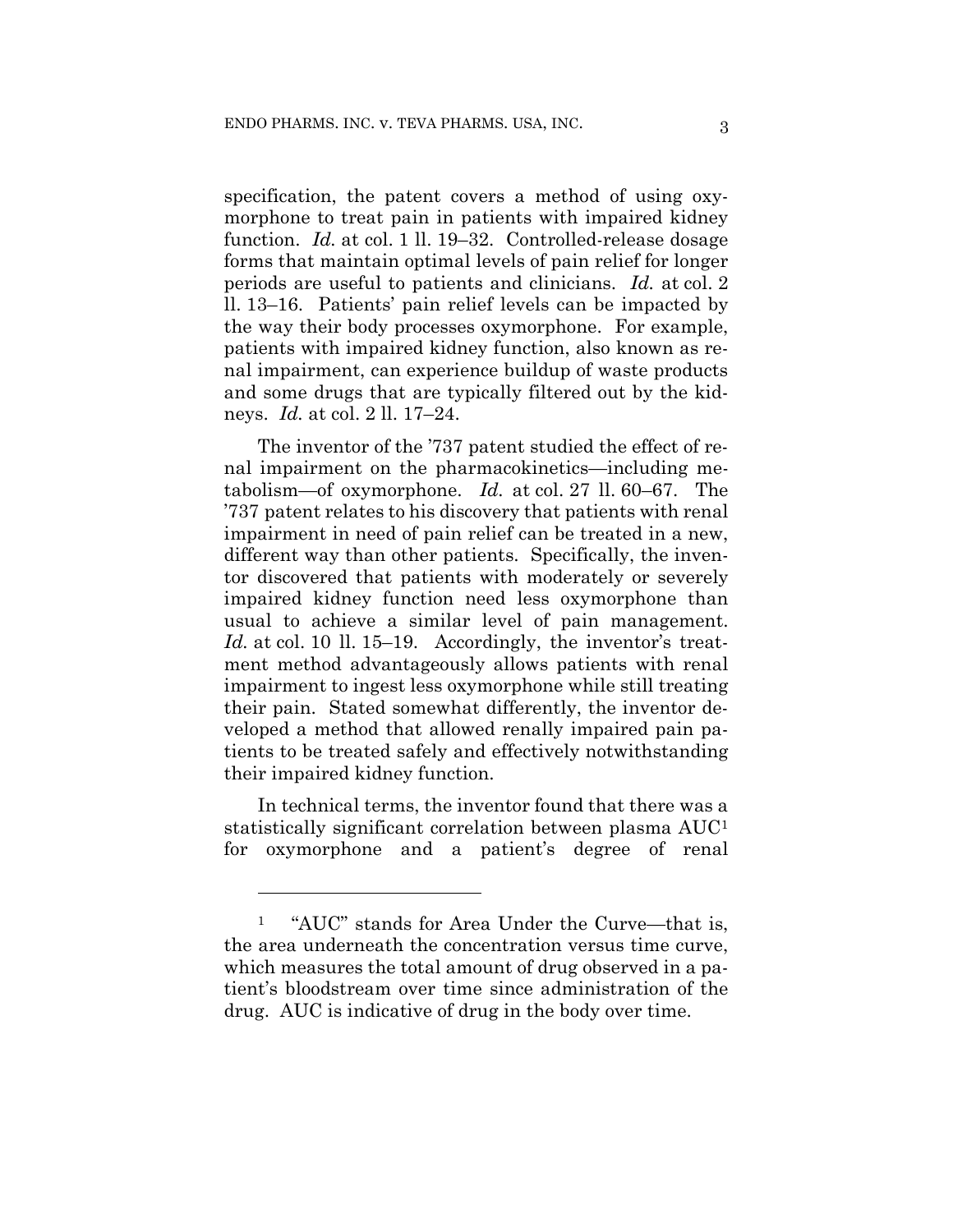impairment, as indicated by their creatinine clearance rate.[2](#page-3-0) *Id.* at col. 46 ll. 38–40. The subjects were separated into four groups based on their creatinine clearance rates:

| <b>Creatinine Clearance Rate</b><br>Group |                                    |
|-------------------------------------------|------------------------------------|
| [Healthy] Controls                        | $> 80$ mL/min                      |
| Mild Renal Impairment                     | $51$ to 80 mL/min                  |
| Moderate Renal Impairment                 | $30 \text{ to } 50 \text{ mL/min}$ |
| Severe Renal Impairment                   | $< 30$ mL/min                      |

*Id.* at col. 30 ll. 30–35. These four groups were studied for their pharmacokinetic responses to oxymorphone as measured by their AUC levels. There was relatively little change in oxymorphone AUC until the subjects had moderate-to-severe renal impairment (creatinine clearance rates below 50 mL/min). Subjects with severe renal impairment (creatinine clearance rates below 30 mL/min) had the highest AUC values. *See id.* at col. 46 ll. 38–46, col. 30 ll. 30– 35.



<span id="page-3-0"></span><sup>2</sup> Creatinine is a waste byproduct. The kidneys filter creatinine out of the bloodstream and excrete it in urine. A patient's creatinine clearance rate measures how effectively the kidneys are able to remove creatinine, and thus reflects how well the kidneys are functioning.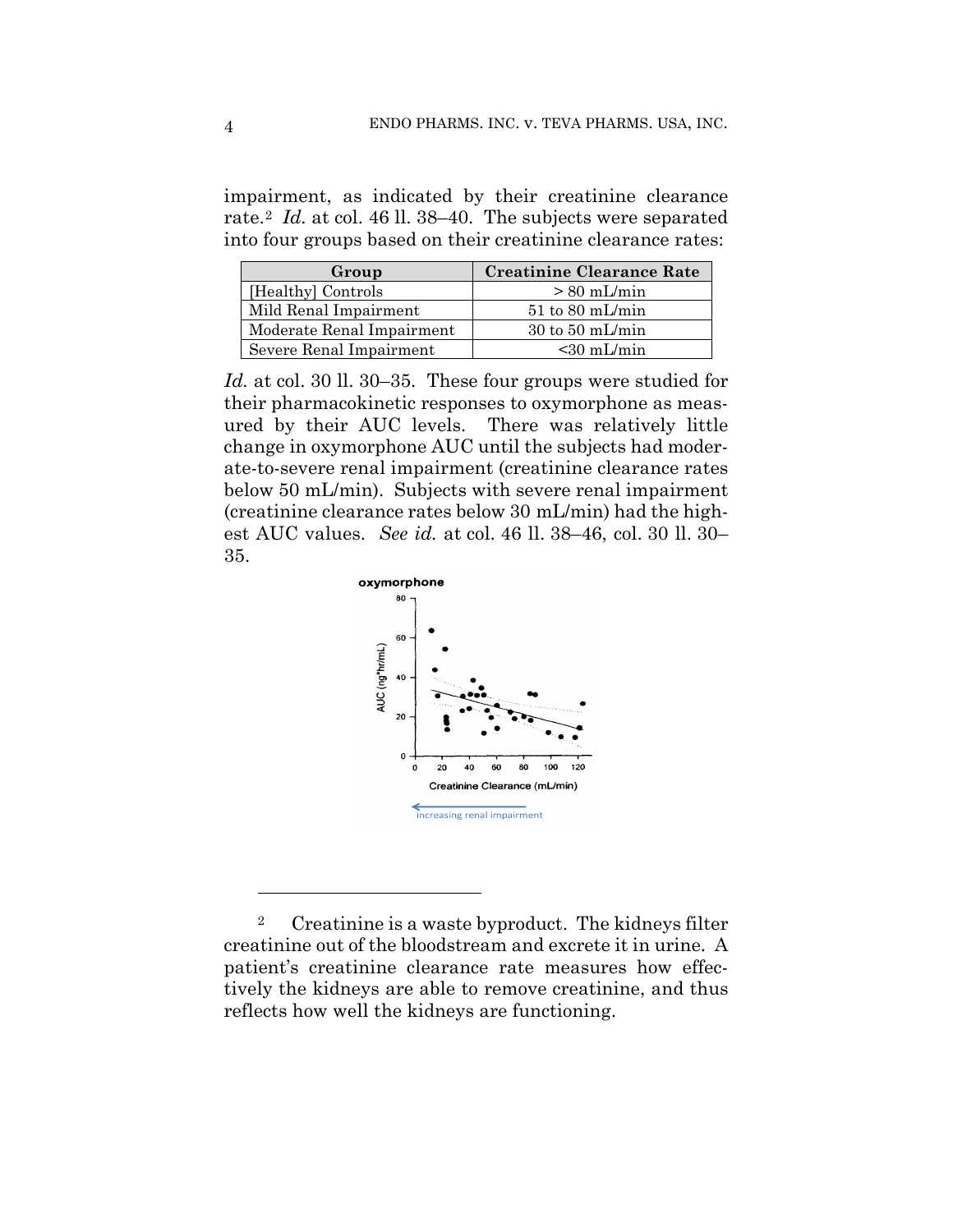*Id.* at Fig. 16 (excerpted, annotated). "Because of this, the oxymorphone levels in the blood of a patient with [] renal impairment are higher than the levels that would be seen in a healthy patient receiving the same dose." *Id.* at col. 10 ll. 19–22. For example, subjects with severe renal impairment had a mean oxymorphone AUC, on average, 1.7 times greater than healthy subjects. *Id.* at col. 46 ll. 25–30.

| Analyte/Variable                      | Level of renal impairment |          |       |                     |
|---------------------------------------|---------------------------|----------|-------|---------------------|
|                                       | <b>Severe</b>             | Moderate | Mild  | Healthy<br>controls |
| Oxymorphone AUC<br>$(ng \cdot hr/mL)$ | 32.46                     | 27.93    | 21.68 | 18.86               |

**Mean Plasma Pharmacokinetic Results**

*Id.* at col. 38 Table 33 (excerpted).

Armed with this discovery, the inventor developed a new method of using oxymorphone to treat patients with renal impairment, claimed in the '737 patent. As the specification explains, "the present invention provides methods using oxymorphone in the treatment of pain," including "providing a patient [with renal impairment] with a therapeutically effective amount of oxymorphone." *Id.* at col. 3 ll. 33–36. The specification further explains that the method "avoid[s] possible issues in dosing" and allows for treatment with "the lowest available dose" for patients with renal impairment. *Id.* at col. 10 ll. 26–27, 41. Claim 1 of the '737 patent is representative and reads:

1. A method of treating pain in a renally impaired patient, comprising the steps of:

a. *providing* a solid oral controlled release dosage form, comprising:

i. about 5 mg to about 80 mg of oxymorphone or a pharmaceutically acceptable salt thereof as the sole active ingredient; and

ii. a controlled release matrix;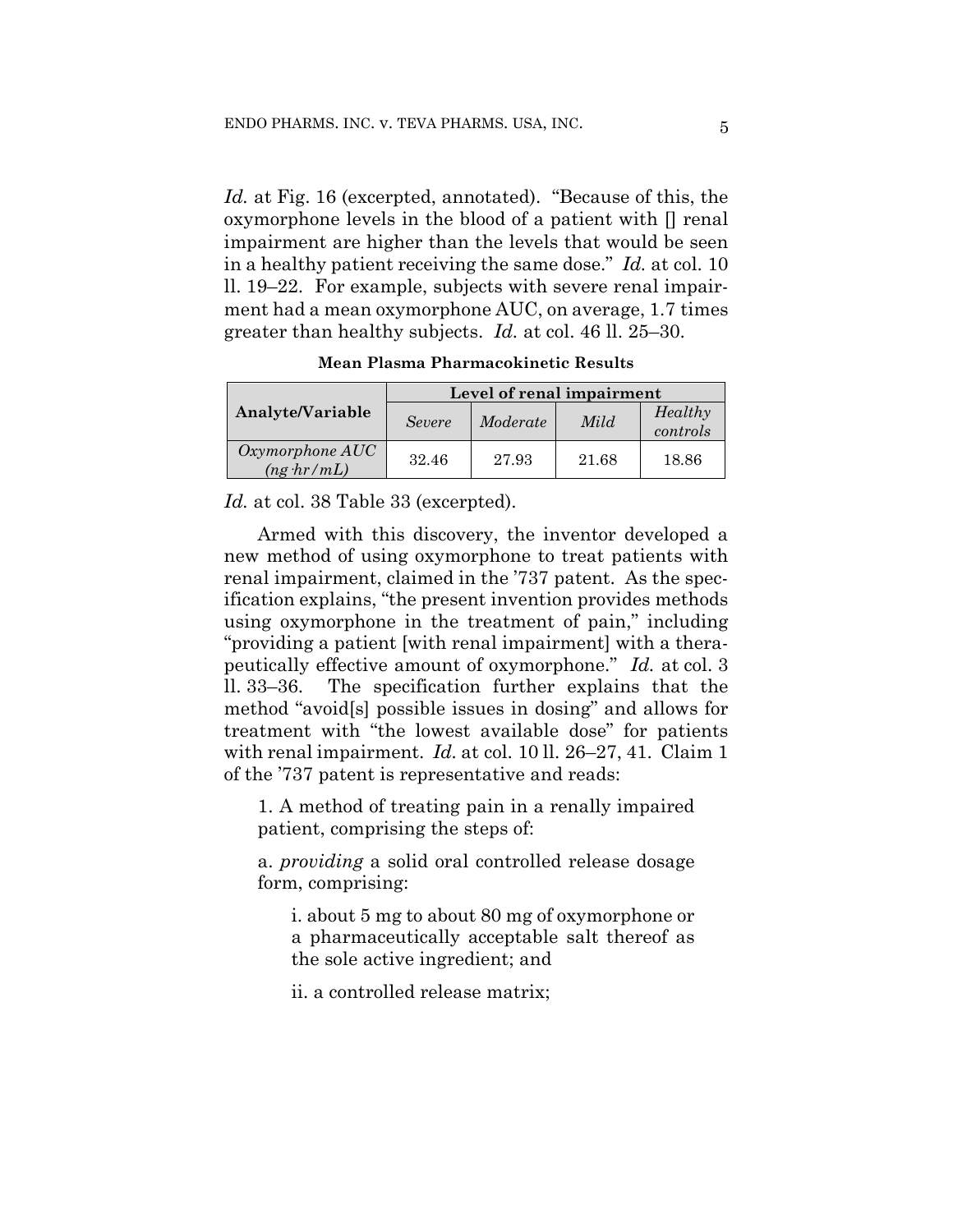b. *measuring* a creatinine clearance rate of the patient and determining it to be

- (a) less than about 30 ml/min,
- (b) about 30 mL/min to about 50 mL/min,
- (c) about 51 mL/min to about 80 mL/min, or
- (d) above about 80 mL/min; and

c. *orally administering* to said patient, in dependence on which creatinine clearance rate is found, a lower dosage of the dosage form to provide pain relief;

wherein after said administration to said patient, the average AUC of oxymorphone over a 12-hour period is less than about 21 ng·hr/mL.

*Id.* at col. 48 ll. 7–26 (emphases added).

## II

Endo and Mallinckrodt LLC sued Actavis LLC, Actavis South Atlantic LLC, Actavis Pharma, Inc., Actavis Elizabeth LLC, Actavis Holdco U.S., Inc. (collectively, "Actavis") and Teva Pharmaceuticals USA, Inc. and Barr Laboratories, Inc. (collectively, "Teva") for allegedly infringing the '737 patent's claims 1−6. Actavis moved to dismiss Endo's patent infringement claims, arguing that the patent claims were ineligible under § 101. The magistrate judge recommended granting Actavis's motion. The magistrate judge first analyzed step 1 of the *Alice/Mayo* test, reasoning that the claims are directed to the natural law that the bioavailability of oxymorphone is increased in people with severe renal impairment. *Magistrate Op.,* 2015 WL 5580488, at \*6.

The magistrate judge then considered step 2 of the *Alice/Mayo* test, analyzing whether the '737 patent claims, though directed to a law of nature, added enough to qualify as a patentable method that *applies* the law of nature.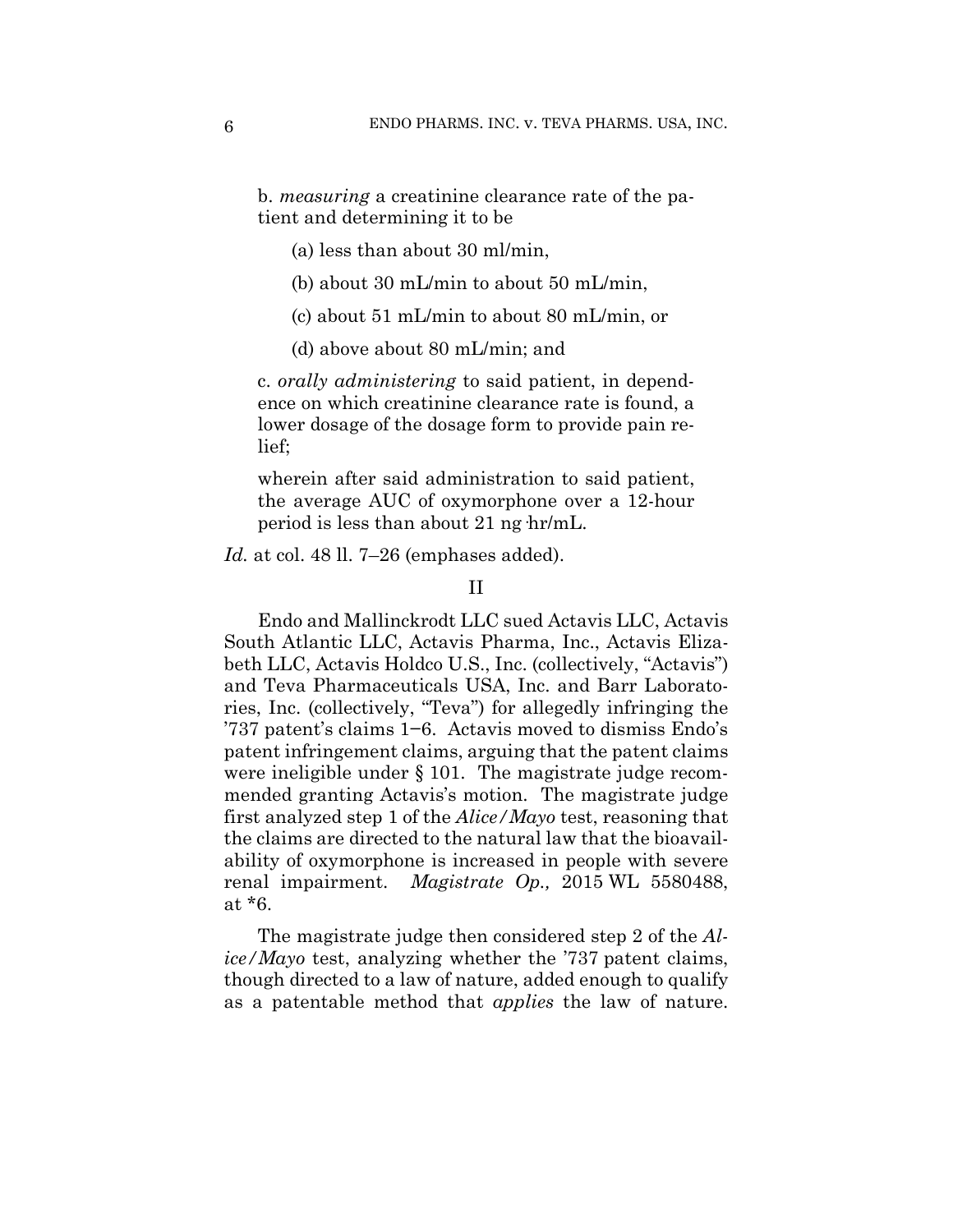*Id.* at \*7–9 (citing *Mayo Collaborative Servs. v. Prometheus Labs., Inc.*, 566 U.S. 66, 77 (2012)). The magistrate judge separated claim 1 into three steps: (1) a "providing" step, (2) a "measuring" step, and (3) an "administering" step. *Id.* at \*7. First, the magistrate judge reasoned that the "providing" step is similar to the administering step in *Mayo* because it "merely identifies the specific drug for administration." *Id.* Second, the magistrate judge concluded that the measuring/determining step, like *Mayo*, "just directs one to use a well-known method to measure creatinine levels to obtain the necessary information to apply a law of nature." *Id.* Finally, the magistrate judge concluded that the "administering step" is indistinguishable from *Mayo*:

The administering step simply limits the relevant audience to patients and prescribing physicians, who treat chronic or acute pain with oxymorphone, and instructs the administration of the correct dosage of oxymorphone depending on the severity of the renal impairment, a step very similar to *Mayo*, which limited the relevant audience to "doctors who treat patients with certain diseases with thiopurine drugs."

*Id.* at \*7 (quoting *Mayo*, 566 U.S. at 78). According to the magistrate judge, "[t]he administering step merely instructs physicians to dispense oxymorphone for the treatment of pain in a well-know[n] manner, while utilizing the natural law to manage the dosage." *Id.* at \*8. Based on this analysis, the magistrate judge concluded that the patent was not directed to a patent-eligible application of a natural law.

The district court adopted the magistrate judge's recommendation, finding the patent claims ineligible. *District Court Op.*, 2015 WL 7253674, at \*4. The district court agreed with the magistrate judge that the claims are directed to "'the connection between the severity of renal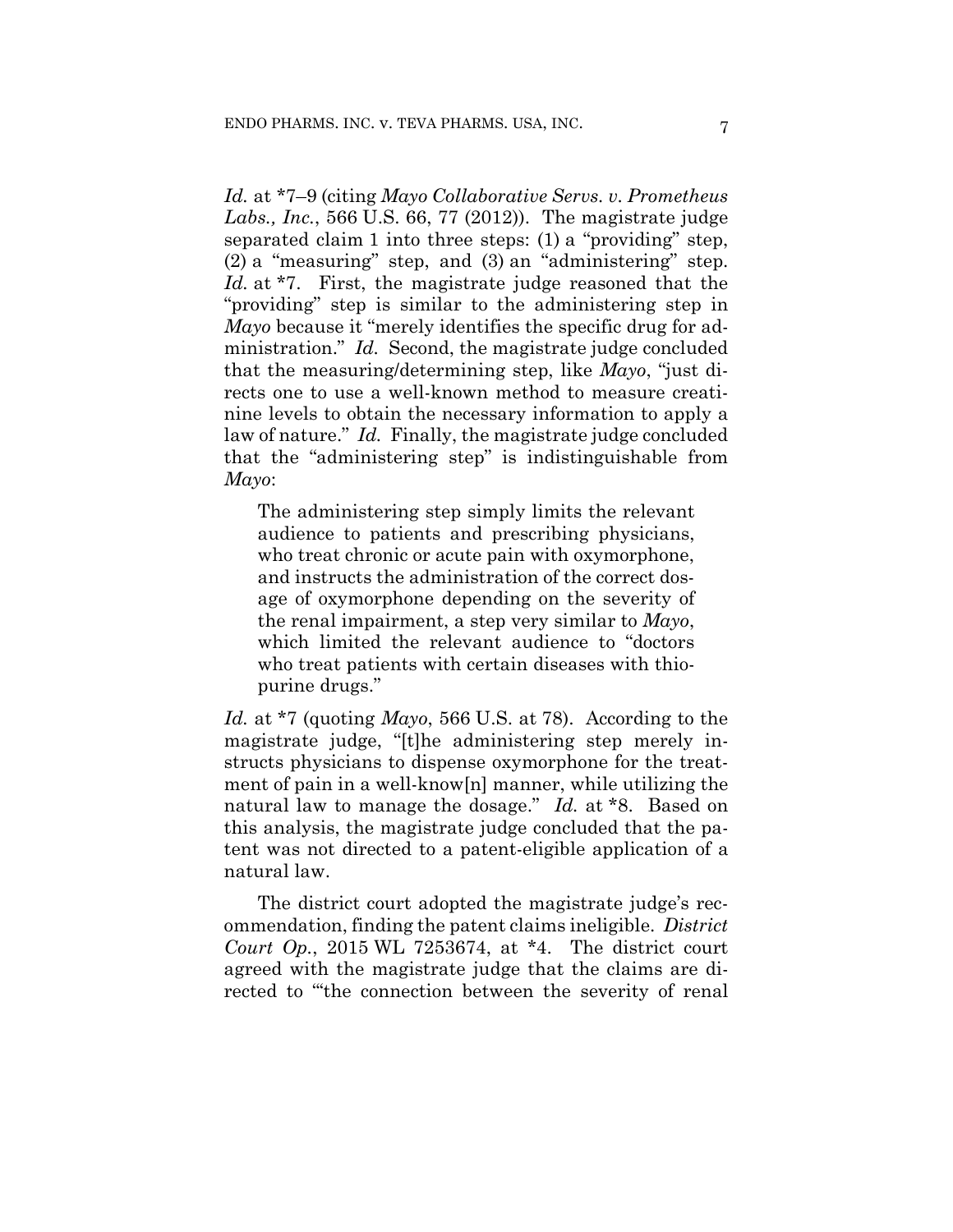impairment and the bioavailability of oxymorphone,' or, in other words, the reaction of the human body of a renally impaired individual to oxymorphone, which is unquestionably a natural law." *Id.* at \*3 (quoting *Magistrate Op.*, 2015 WL 5580488, at \*6). Moreover, the district court agreed that the magistrate judge properly analogized the '737 patent claims to the patent-ineligible representative claim in *Mayo* and rejected Endo's attempts to distinguish *Mayo*.

Having held the patent ineligible, the district court dismissed Endo's claims in the *Actavis* case. Based on that order, Endo stipulated that the patent claims were ineligible (subject to Endo's right to appeal) in the *Teva* case, which was before the same district court judge. Accordingly, the district court entered partial, and later, final judgment of ineligibility. In the *Actavis* case, the court entered a Rule 54(b) partial judgment of ineligibility. Endo appealed. We have jurisdiction under 28 U.S.C.  $§ 1295(a)(1).$ 

#### **DISCUSSION**

## I

"We apply regional circuit law to the review of motions to dismiss for failure to state a claim under Rule 12(b)(6)," *In re TLI Commc'ns Patent Litig.*, 823 F.3d 607, 610 (Fed. Cir. 2016), here, the Third Circuit. The Third Circuit "review[s] de novo a district court's grant of a motion to dismiss for failure to state a claim under Federal Rule of Civil Procedure 12(b)(6)." *Ballentine v. United States*, 486 F.3d 806, 808 (3d Cir. 2007). To survive a motion to dismiss for failure to state a claim, a complaint must allege "enough facts to state a claim to relief that is plausible on its face." *Bell Atl. Corp. v. Twombly*, 550 U.S. 544, 570 (2007). "We review issues unique to patent law, including patent eligibility under § 101, consistent with our circuit's precedent." *Smart Sys. Innovations, LLC v. Chi. Transit Auth.*, 873 F.3d 1364, 1367 (Fed. Cir. 2017) (internal quotation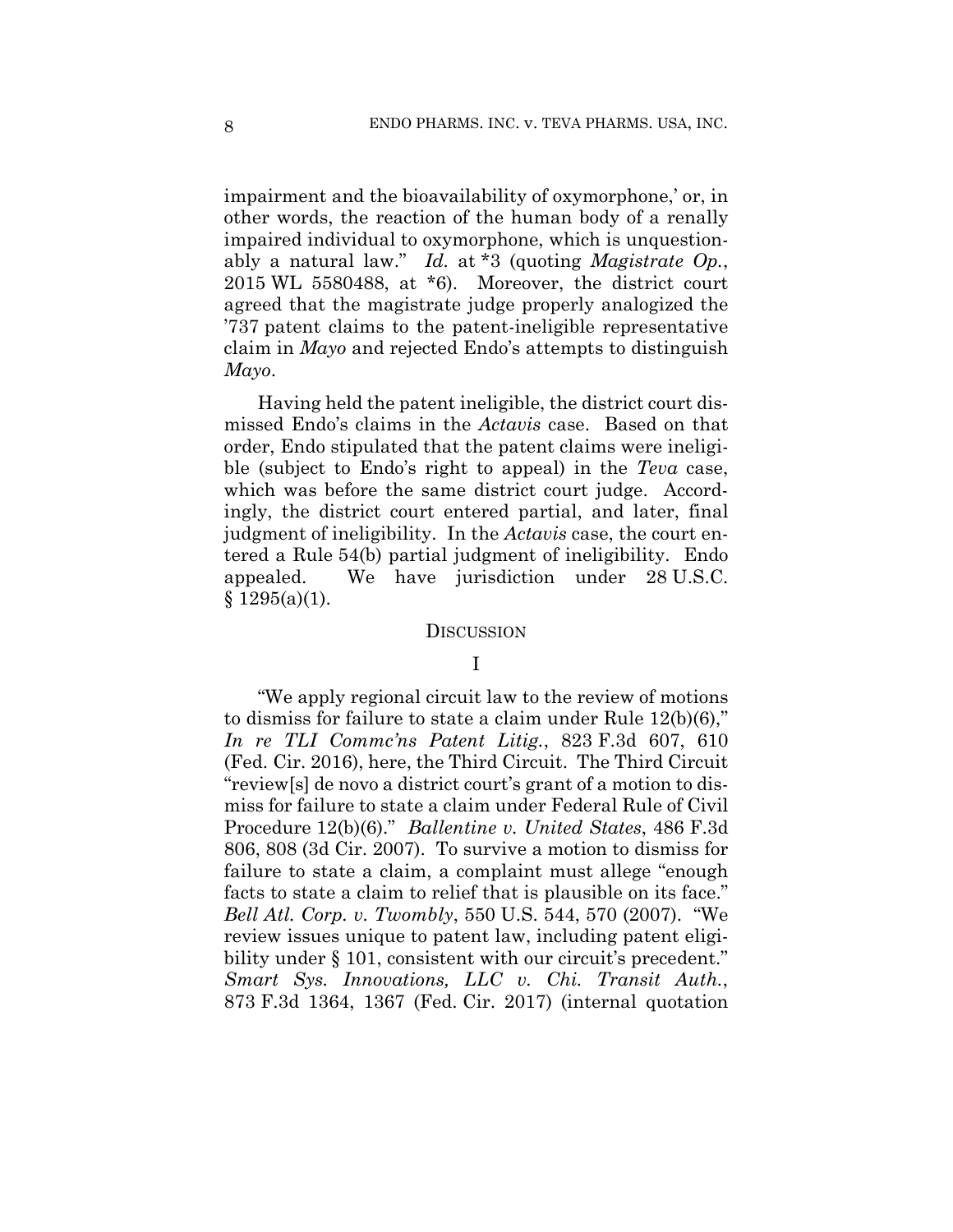marks and citation omitted). A district court's determination of patent eligibility under § 101 is an issue of law, which we review de novo, and may contain underlying issues of fact. *Berkheimer v. HP Inc.*, 881 F.3d 1360, 1365 (Fed. Cir. 2018).

II

Section 101 of the Patent Act states that "[w]hoever invents or discovers any new and useful process, machine, manufacture, or composition of matter, or any new and useful improvement thereof, may obtain a patent therefor, subject to the conditions and requirements of this title." 35 U.S.C. § 101. However, § 101 "contains an important implicit exception": "laws of nature, natural phenomena, and abstract ideas' are not patentable." *Mayo*, 566 U.S. at 70 (alteration omitted) (quoting *Diamond v. Diehr*, 450 U.S. 175, 185 (1981)).

The Supreme Court has established a two-step framework to determine subject matter eligibility under § 101. *Alice Corp. Pty. v. CLS Bank Int'l*, 573 U.S. 208, 217–18 (2014) (citing *Mayo*, 566 U.S. at 72–73, 75–80). If the claims are not directed to a patent-ineligible concept at step one, we need not address step two of the inquiry. *See Enfish, LLC v. Microsoft Corp.*, 822 F.3d 1327, 1339 (Fed. Cir. 2016). That is the case here. Accordingly, our analysis focuses solely on step one.

Step one requires determining "whether the claims at issue are directed to one of those patent-ineligible concepts." *Alice*, 573 U.S. at 217; *see also Enfish*, 822 F.3d at 1334–35. The Supreme Court has cautioned that "too broad an interpretation of" ineligible subject matter "could eviscerate patent law" because "all inventions at some level embody, use, reflect, rest upon, or apply laws of nature, natural phenomena, or abstract ideas." *Mayo*, 566 U.S. at 71. Accordingly, at step one, "it is not enough to merely identify a patent-ineligible concept underlying the claim; we must determine whether that patent-ineligible concept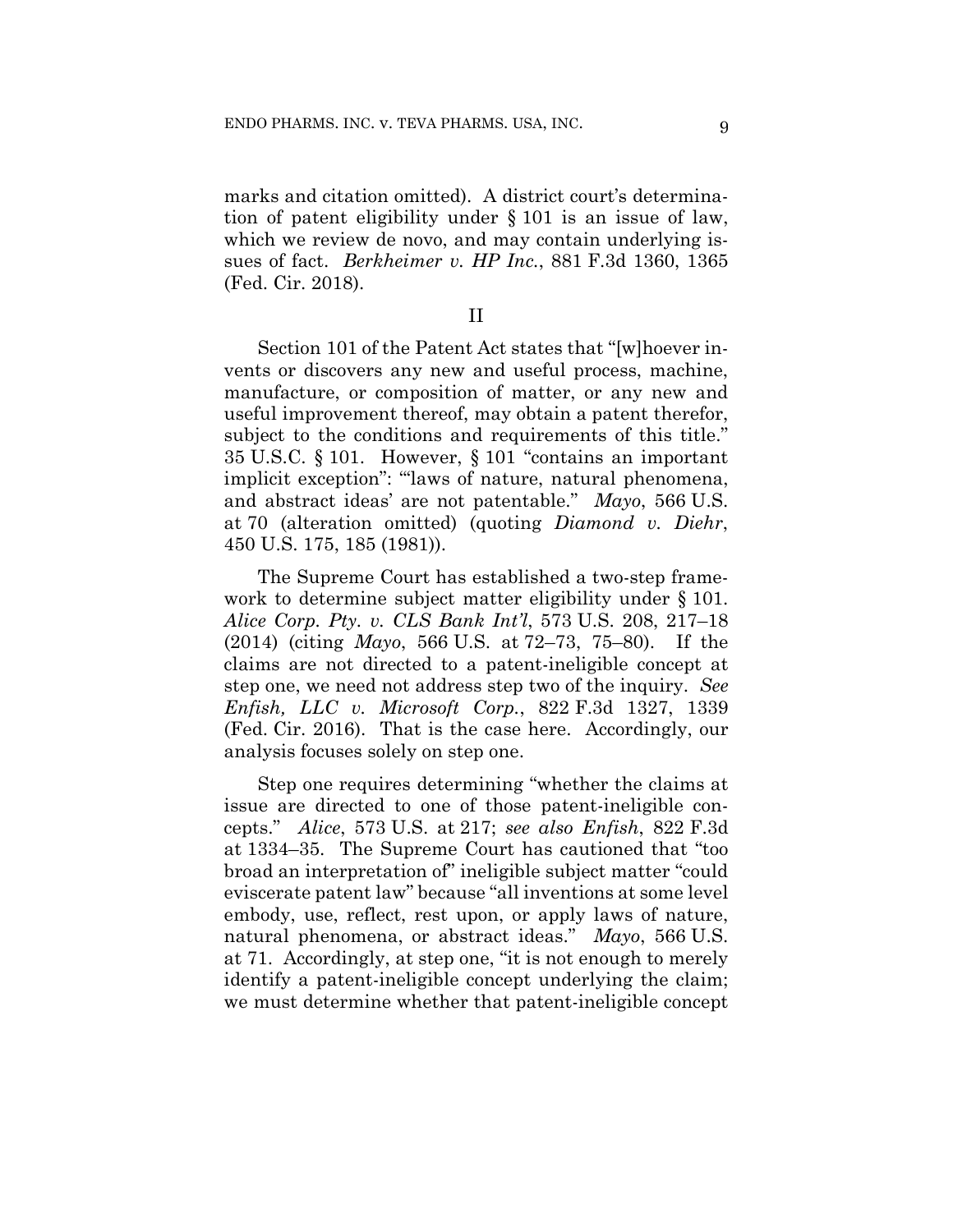is what the claim is 'directed to.'" *Rapid Litig. Mgmt. Ltd. v. CellzDirect, Inc.*, 827 F.3d 1042, 1050 (Fed. Cir. 2016).

Applying this law, we conclude that the asserted claims are not directed to patent-ineligible subject matter.[3](#page-9-0) On the contrary, the claims are directed to a patent-eligible method of using oxymorphone or a pharmaceutically acceptable salt thereof to treat pain in a renally impaired patient.[4](#page-9-1) Our conclusion is supported by the claim language itself and confirmed by the specification. The claims recite "[a] method of treating pain in a renally impaired patient." '737 patent col. 48 ll. 7–9. Claim 1 also requires specific steps: (a) providing a pharmaceutical (5–80 mg of oral controlled-release oxymorphone or one of its pharmaceutically acceptable salts), (b) testing the patient for a disease state (reduced kidney function based on creatinine clearance rate), and then (c) administering the pharmaceutical (a lower dose of oxymorphone) based on the creatinine clearance rate to achieve an average AUC of oxymorphone over a 12-hour period of less than 21 ng·hr/mL. Consistent with the claims, the abstract, patent title, and summary of the invention all describe the invention as a "method of treating pain" in patients with renal impairment. *Id.* at Abstract, col. 1 ll. 1–5; *see id.* at col. 2 ll. 35–43. The specification predominantly describes the invention as a method that treats renally impaired pain patients with less oxymorphone while still treating their pain. Indeed, the

<span id="page-9-0"></span><sup>3</sup> The parties did not argue the claims separately, so they rise or fall together with representative claim 1.

<span id="page-9-1"></span>We acknowledge that when the district court held the claims ineligible, it did not have the benefit of considering *Vanda Pharmaceuticals Inc. v. West-Ward Pharmaceuticals International Ltd.*, 887 F.3d 1117 (Fed. Cir. 2018), *CellzDirect*, 827 F.3d at 1050, and *Natural Alternatives International v. Creative Compounds, LLC*, No. 2018- 1295, 2019 WL 1216226 (Fed. Cir. Mar. 15, 2019).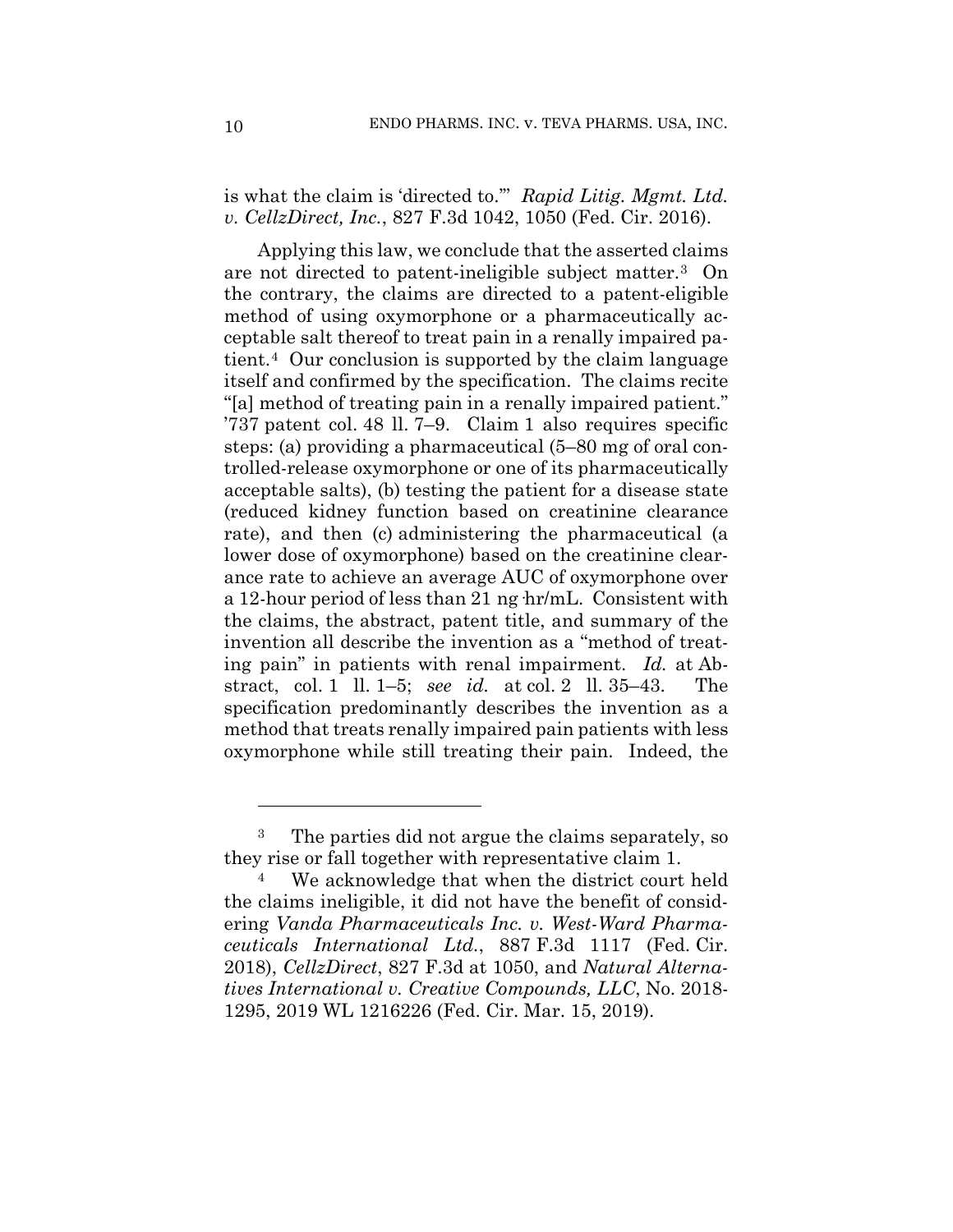specification explains that the method "avoid[s] possible issues in dosing" and allows for treatment with "the lowest available dose" for patients with renal impairment. *Id.*  at col. 10 ll. 26–27, 40–41.

We held similar claims patent-eligible in *Vanda Pharmaceuticals Inc. v. West-Ward Pharmaceuticals International Ltd*, 887 F.3d 1117 (Fed. Cir. 2018). The patent at issue in *Vanda* related to a method of treating schizophrenia patients with a drug (iloperidone), where the administered dose is adjusted based on whether or not the patient is a "CYP2D6 poor metabolizer." 887 F.3d at 1121. Patients who are CYP2D6 poor metabolizers can be subject to serious cardiac problems when treated with drugs such as iloperidone. One such cardiac problem is QTc prolongation, an abnormality in the patient's heart rhythm. The *Vanda* inventors discovered that the treatment of CYP2D6 poor metabolizers "can be accomplish[ed] more safely by administering a lower dose of the drug than would be administered to a person who has normal CYP2D6 enzyme activity." *Id.* (alteration in original) (quoting U.S. Patent No. 8,586,610 col. 2 ll. 15–21). Thus, the *Vanda* patent claims refer to a reduced dose of iloperidone for poor metabolizers compared to typical metabolizers. *Id.* 

The claims at issue here are legally indistinguishable from the representative claim in *Vanda*. Both claims recite a method for treating a patient. The *Vanda* patent claims recite the steps of carrying out a dosage regimen based on the results of genetic testing. *Id.* at 1135. Here, the claims similarly recite the steps of carrying out a dosage regimen, though the steps are based on the results of kidney function testing. Additionally, the claims in both cases require specific treatment steps. In *Vanda*, the claims require doctors to "internally administer[] iloperidone to the patient in an amount of 12 mg/day or less" if the patient has a CYP2D6 poor metabolizer genotype; and "internally administer[] iloperidone to the patient in an amount that is greater than 12 mg/day, up to 24 mg/day" if the patient does not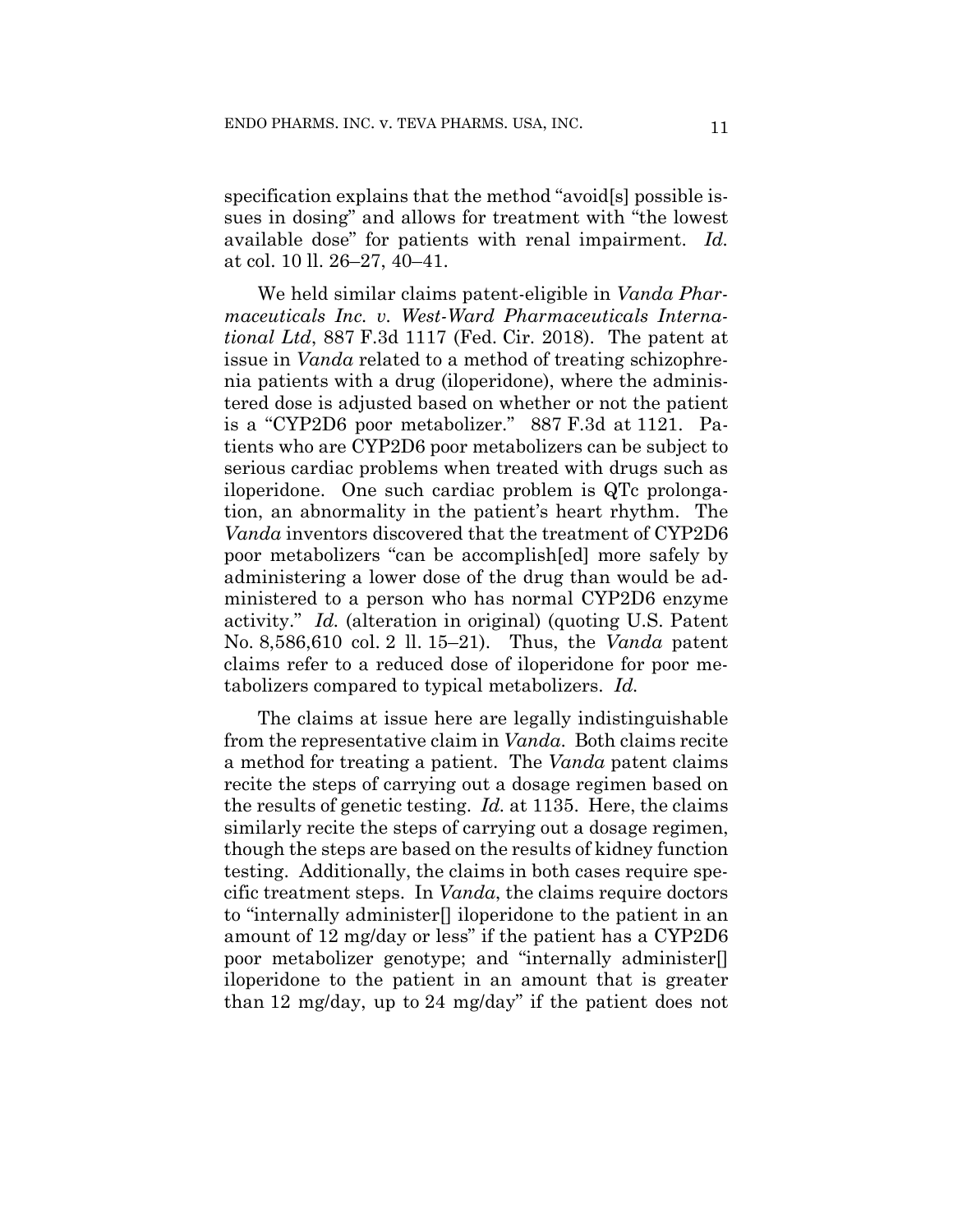have a CYP2D6 poor metabolizer genotype. *Id.* (alterations in original) (quoting '610 patent col. 17 ll. 13–20). Here, the claims require doctors to "orally administer[] to said patient, in dependence on which creatinine clearance rate is found, a lower dosage of the dosage form to provide pain relief" in such a way that after administering the dose, the patient's "average AUC of oxymorphone over a 12-hour period is less than about 21 ng hr/mL." '737 patent col. 48 ll. 7–26. Like the claims in *Vanda*, the claims here "are directed to a specific method of treatment for specific patients using a specific compound at specific doses to achieve a specific outcome." *See Vanda*, 887 F.3d at 1136.

Also like the claims in *Vanda*, the claims here differ from those in *Mayo* in material respects. Although the representative claim in *Mayo* recited administering a thiopurine drug to a patient, the claim as a whole was not directed to the application of a drug to treat a particular disease. *See Mayo*, 566 U.S. at 74, 87; *Vanda*, 887 F.3d at 1134. Furthermore, the administering step in *Mayo* is distinguishable from the administering step in the '737 patent because the administering step in *Mayo* is the first step in the method that simply describes giving the drug to a patient with a certain disorder. By contrast, the administering step in the '737 patent is the step that describes giving a specific dose of the drug based on the results of kidney function testing. The Supreme Court in *Mayo* underscored the distinction between such method of treatment claims and those in *Mayo*, noting that "[u]nlike, say, a typical patent on a new drug or a new way of using an existing drug, the patent claims do not confine their reach to particular applications of those laws." *Mayo*, 566 U.S. at 87; *Vanda*, 887 F.3d at 1135. In *Vanda*, the inventors recognized the relationship between iloperidone dosage and the patient's CYP2D6 poor metabolizer genotype, but that was not what they claimed. Similarly, the inventor here recognized the relationship between oxymorphone and patients with renal impairment, but that is not what he claimed. Rather, he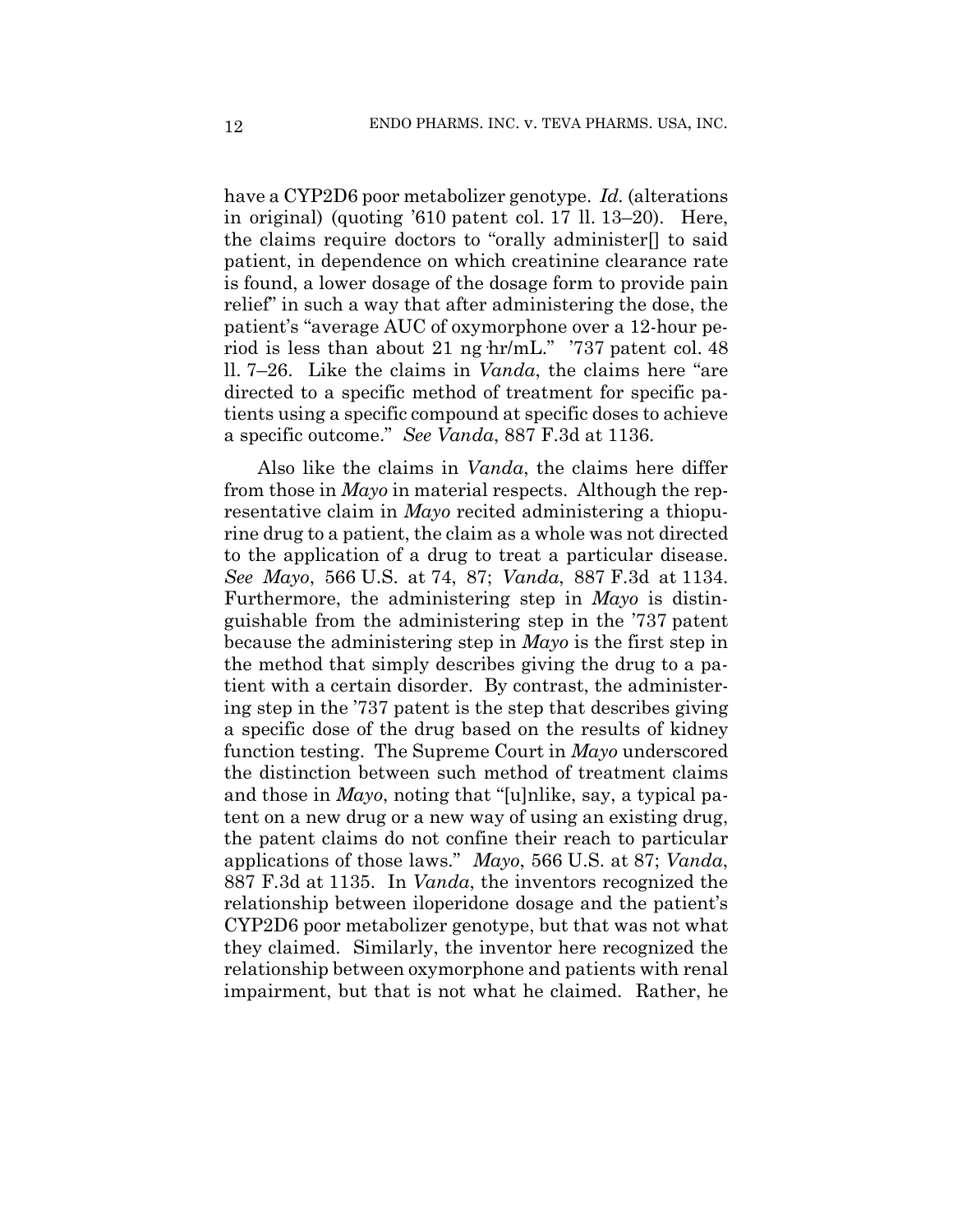claimed an application of that relationship—specifically, a method of treatment including specific steps to adjust or lower the oxymorphone dose for patients with renal impairment. The claims are thus directed to more than just reciting the natural relationship.

Nor is preemption a valid concern. While the claim in *Mayo* could "tie up the doctor's subsequent treatment decision," the claims here do not. *Mayo*, 566 U.S. at 86. The representative claim in *Mayo* stated that the metabolite level in blood simply "indicates" a need to increase or decrease dosage, without prescribing a specific dosage regimen or other added steps to take as a result of that indication. *Id.* at 75. In contrast, the claims here recite the steps of carrying out a dosage regimen based on the results of kidney function testing. The claims require doctors to "orally administer[] to said patient, in dependence on which creatinine clearance rate is found, a lower dosage of the dosage form to provide pain relief" in such a way that after administering the dose, the patient's "average AUC of oxymorphone over a 12-hour period is less than about 21 ng  $hr/mL$ ." '737 patent col. 48 ll. 7–26. These are specific treatment steps. The claims prescribe a specific dosage regimen through the wherein clause, under which the physician administers oxymorphone to achieve a specific range of AUC of oxymorphone based on the patient's creatinine clearance rate. *Id.* at col. 48 ll. 20–26.

Actavis argues that the court in *Vanda* emphasized the particularity of the claimed method's "specific steps"—a specificity Actavis alleges is not found in the '737 patent's claims. Appellee Br. 34–35 (citing *Vanda*, 887 F.3d at 1134). According to Actavis, unlike the claims in *Vanda*, the method steps in Endo's claims offer no "practical assurance that the process is more than a drafting effort designed to monopolize the law of nature itself." *Vanda*, 887 F.3d at 1134 (quoting *Mayo*, 566 U.S. at 77). We disagree. As addressed above, the '737 patent claims are very similar to those in *Vanda* and any differences in specificity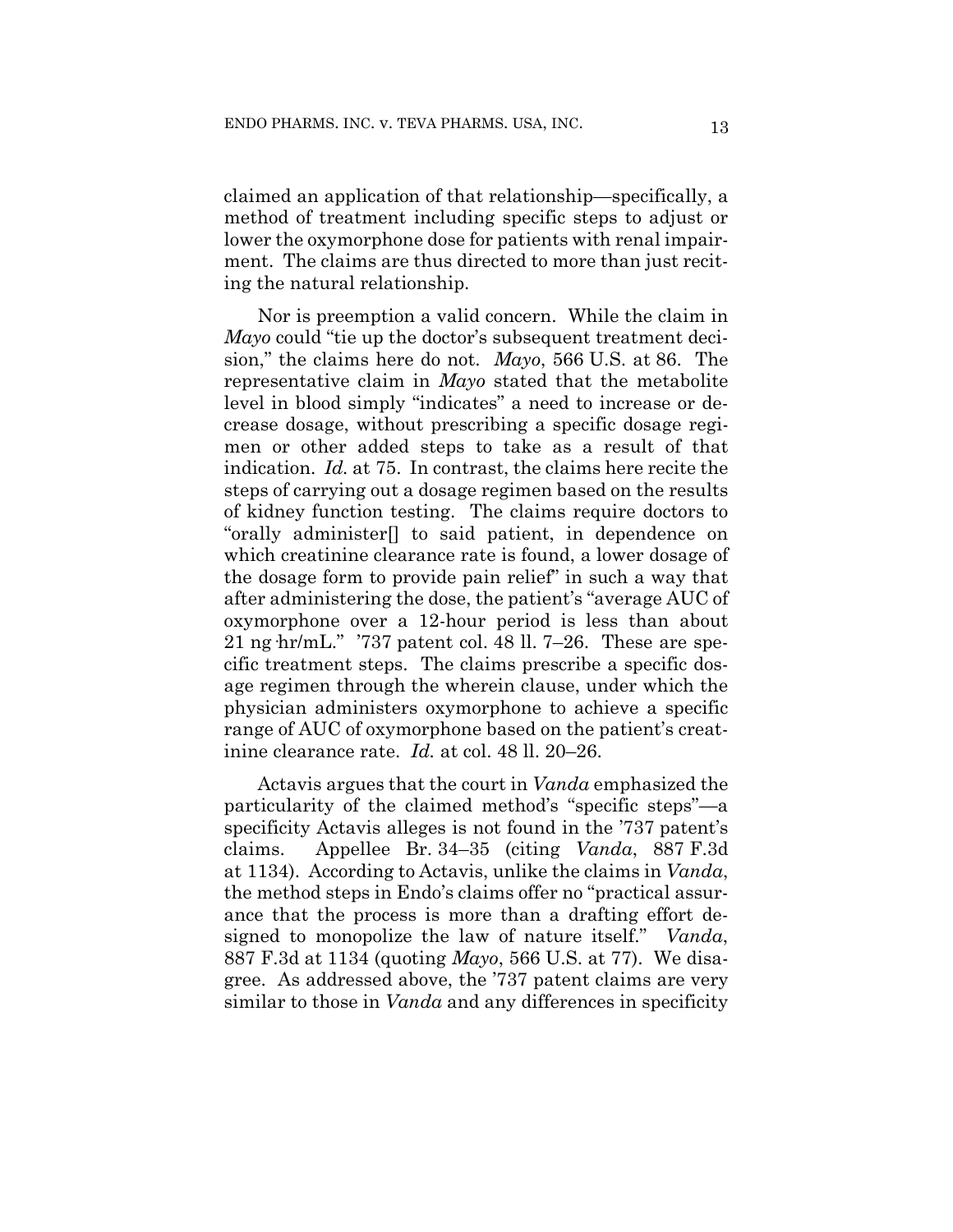are not of a sufficient degree to convince us to conclude that the claims here should be ineligible as compared to the claims in *Vanda*.

We nonetheless address each of Actavis's alleged points of distinction between the '737 patent claims and those in *Vanda*. First, Actavis argues that, unlike the *Vanda* claims, the '737 patent claims do not require that a biological sample be obtained or assayed in any particular way to determine the patient's creatinine-clearance rate. Appellee Br. 35 (citing *Vanda*, 887 F.3d at 1121). But this is a distinction without a difference. The court in *Vanda* reasoned that the claim was directed to "specific patients," without explicitly emphasizing the precise methods used to identify those specific patients.

Second, Actavis argues that, unlike *Vanda*, the '737 patent's claims do not specify an amount or frequency of oxymorphone to be administered after patients are categorized by creatinine-clearance rate. We disagree with Actavis's interpretation of the claims in this regard. The wherein clause that immediately follows the orally administering step limits the scope of the orally administering step. In particular, the wherein clause requires that the dosage and schedule administered in the "orally administering step" must achieve a target average AUC of oxymorphone less than about 21 ng·hr/mL over a 12-hour period. In other words, the wherein clause identifies the appropriate schedule and dose of oxymorphone to administer, as a function of how much oxymorphone is in the patient's system. It is the combination of the administering step and wherein clause claim language, taken together, that make the claims-at-issue as specific as those in *Vanda* such that the patent claims do not "tie up the doctor's subsequent treatment decision." *Vanda*, 887 F.3d at 1135 (quoting *Mayo*, 566 U.S. at 86). Like the administering step in *Vanda*, the administering step and wherein clause in the present claims allow the claims to do more than just recognize a need to lower or decrease a dose. *See id.*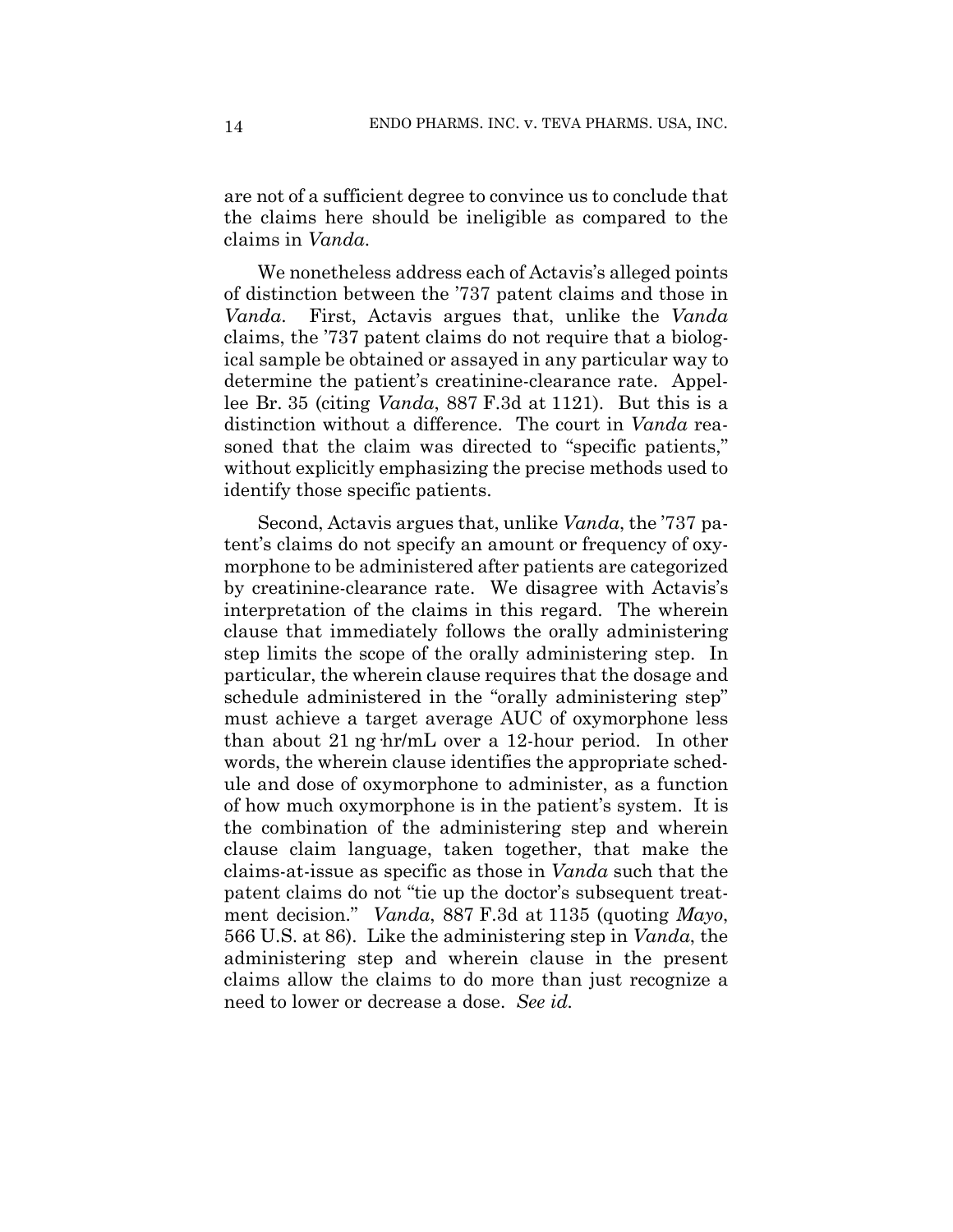At bottom, we conclude that the '737 patent claims are like those in *Vanda*. They are eligible because they are "directed to a specific method of treatment for specific patients using a specific compound at specific doses to achieve a specific outcome." *Id.* at 1136. Our precedent leaves no room for a different outcome.

*CellzDirect* further supports our decision that the claims are patent eligible. The claims in *CellzDirect* were directed to a method of freezing hepatocytes. There, we held that "a method of producing a desired preparation of multi-cryopreserved hepatocytes cells" was patent eligible. 827 F.3d at 1046−47. We explained that "[t]he end result of the . . . claims is not simply an observation or detection of the ability of hepatocytes to survive multiple freeze-thaw cycles. Rather, the claims [were] directed to a new and useful method of preserving hepatocyte cells." *Id.* at 1048. We further emphasized that "the natural ability of the subject matter to *undergo* the process does not make the claim 'directed to' that natural ability." *Id.* at 1049 (emphasis in original). Otherwise, claims directed to actually "treating cancer with chemotherapy" or "treating headaches with aspirin" would be patent ineligible. *Id.* Just like the claims in *CellzDirect*, the result of the claims here is not simply an observation or detection. The claims in *CellzDirect* are directed to a new and useful method of preserving hepatocyte cells. Similarly, the claims here are directed to a new and useful method of treating pain in patients with impaired renal function.

Nor does *Ariosa Diagnostics, Inc. v. Sequenom, Inc.*, 788 F.3d 1371 (Fed. Cir. 2015) compel a different outcome. This court in *Ariosa* held that "where claims of a method patent are directed to an application that starts and ends with a naturally occurring phenomenon, the patent fails to disclose patent eligible subject matter if the methods themselves are conventional, routine and well understood applications in the art." *Id.* at 1378. The representative claim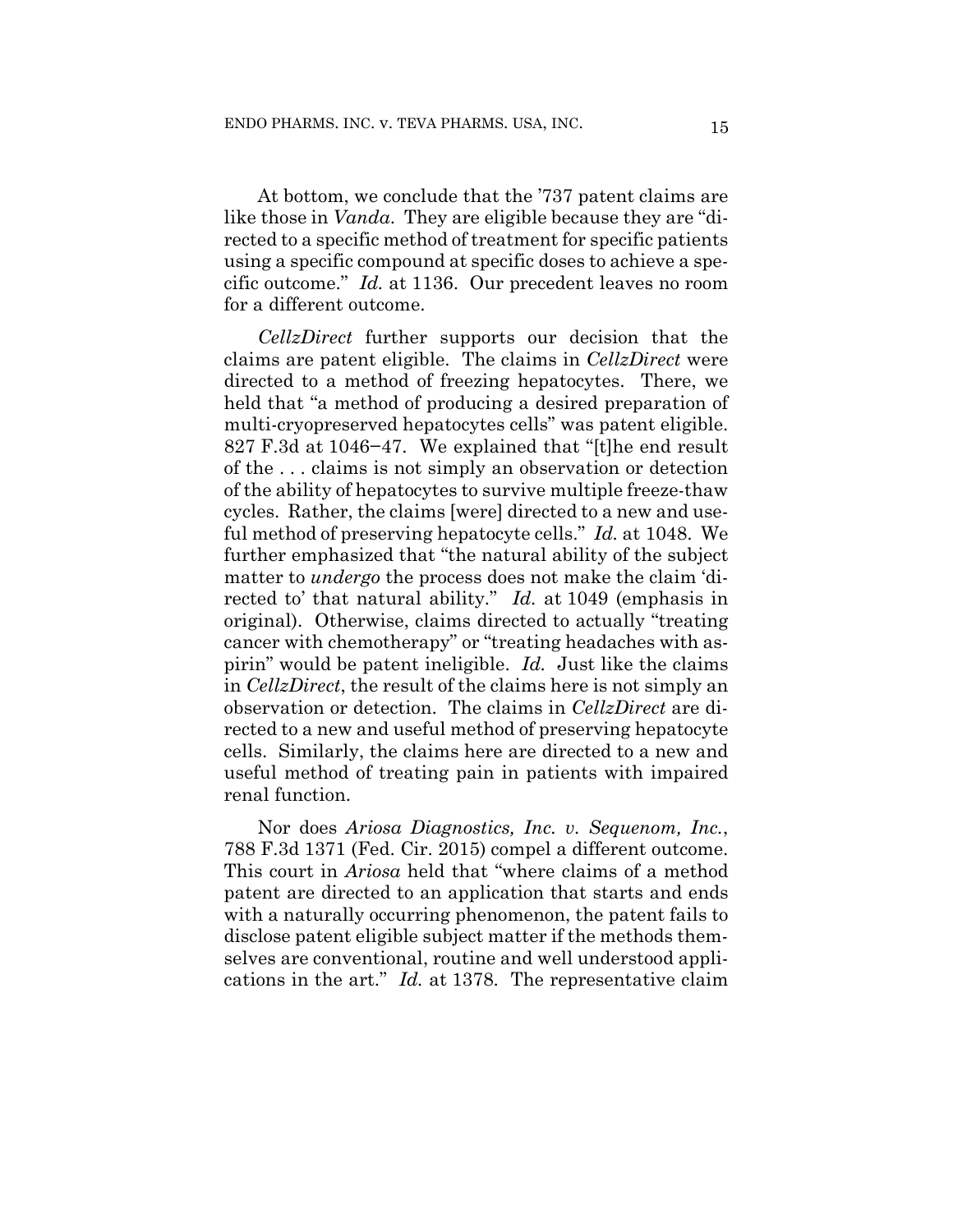in *Ariosa* was directed to a method for detecting paternally inherited cell-free fetal DNA[5](#page-15-0):

1. A method for detecting a paternally inherited nucleic acid of fetal origin performed on a maternal serum or plasma sample from a pregnant female, which method comprises

amplifying a paternally inherited nucleic acid from the serum or plasma sample and

detecting the presence of a paternally inherited nucleic acid of fetal origin in the sample.

*Id.* at 1373–74 (quoting U.S. Patent No. 6,258,540 col. 23 ll. 61–67). There, we determined that the claims were directed to a natural phenomenon. We also determined that the only new and useful subject matter claimed "was the discovery of the presence of [cell-free fetal DNA] in maternal plasma or serum," and that the "method at issue here amounts to a general instruction to doctors to apply routine, conventional techniques when seeking to detect [cellfree fetal DNA]." *Id.* at 1377. In contrast, the claims here are directed to a *treatment* method, not a detection method. The '737 patent does not "start[] and end[] with a naturally occurring phenomenon." *Id.* at 1378. Instead, the claims are directed to more—they recite a specific method of treatment based on the recognition that patients with severe renal impairment have a mean oxymorphone AUC, on average, 1.7 times greater than healthy subjects.

*Athena Diagnostics, Inc. v. Mayo Collaborative Servs., LLC*, 915 F.3d 743 (Fed. Cir. 2019), also does not require a different outcome. In *Athena*, our court held that the claim "recite[d] a natural law and conventional means for

<span id="page-15-0"></span><sup>5</sup> Cell-free fetal DNA ("cffDNA") is non-cellular fetal DNA that circulates freely in the blood stream of a pregnant woman. *Id.* at 1373.